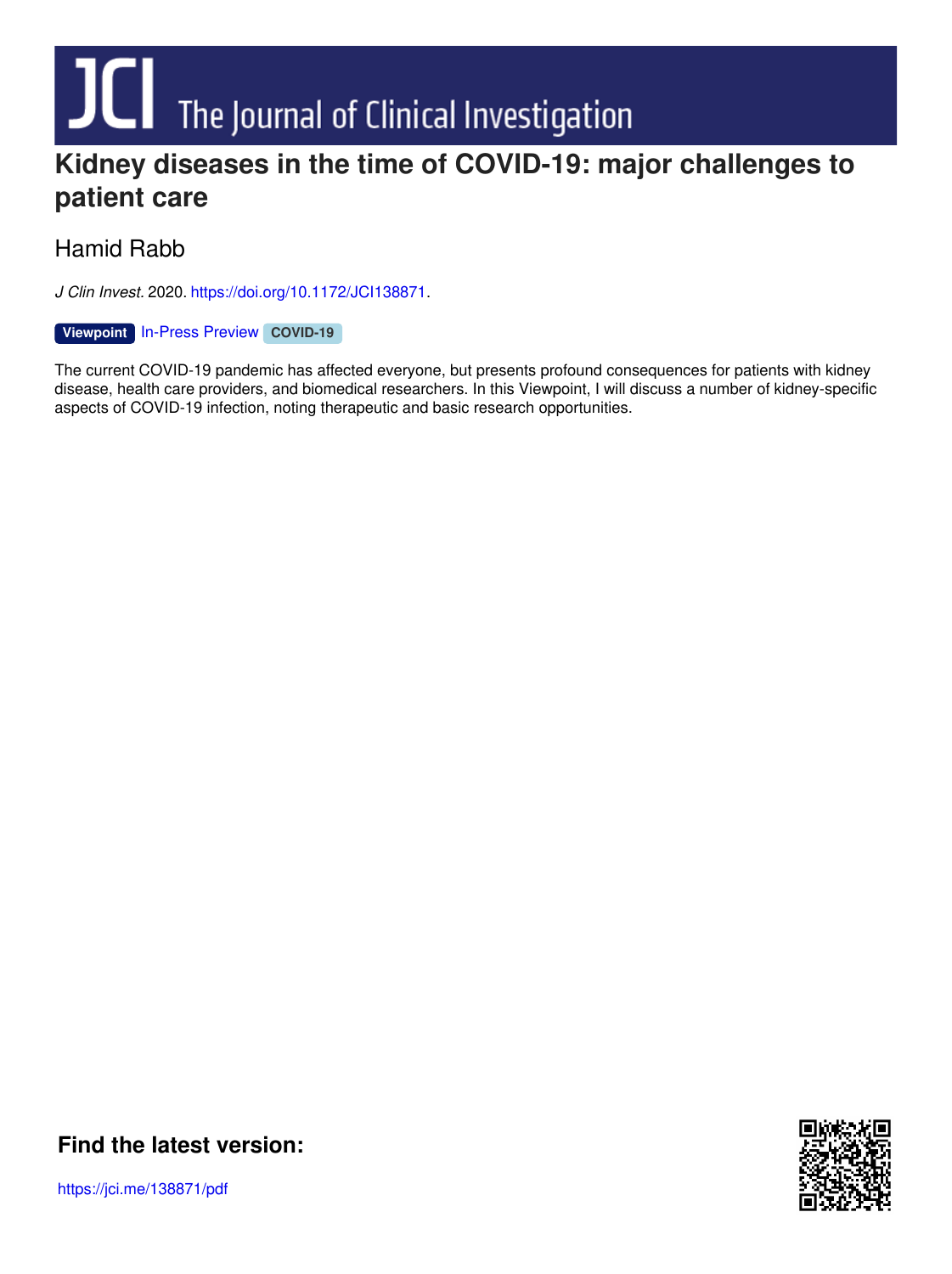### **Kidney diseases in the time of COVID-19: major challenges to patient care**

Hamid Rabb, M.D. Nephrology Division Johns Hopkins University Baltimore, Maryland, USA Email: hrabb1@jhmi.edu

Conflict of interest statement: The author has no conflicts of interest to declare.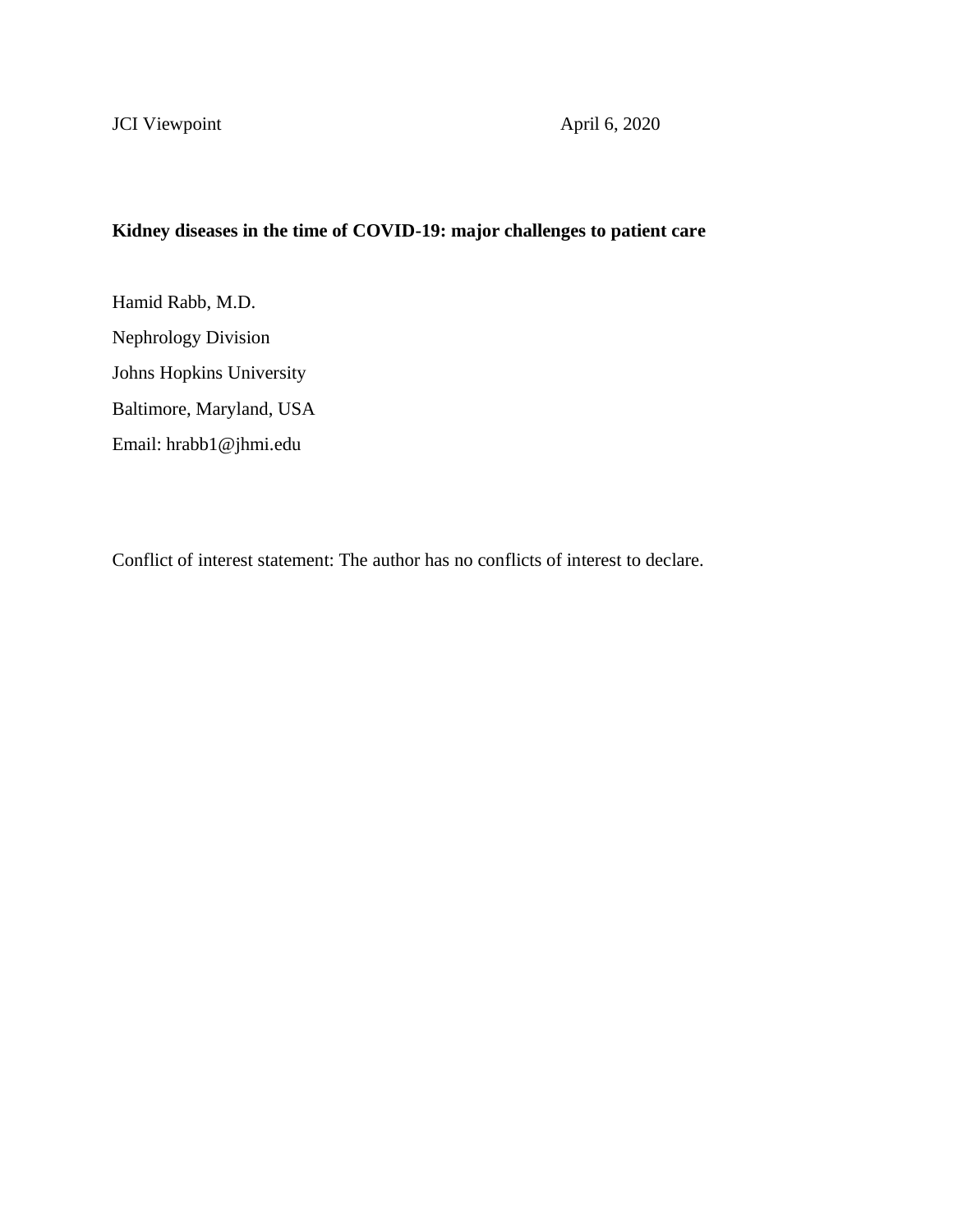#### **Introduction**

The late Columbian Nobel prize-winning author [Gabriel García Márquez](https://en.wikipedia.org/wiki/Gabriel_Garc%C3%ADa_M%C3%A1rquez) wrote "Love in the Time of Cholera" as a complex struggle of love during an infectious epidemic (1). In the novel, a rational, responsible physician devoted to science is working to eradicate cholera, but is pitted against a passionate, emotional and impulsive man who wins some of the personal battles. Our current battle against SARS-CoV-2 and the novel coronavirus 2019 disease (COVID-19) will require both rational medical science as well as passionate and rapid risk-taking. The current COVID-19 pandemic has affected everyone, but presents profound consequences for patients with kidney disease, health care providers, and biomedical researchers. In this Viewpoint, I will discuss a number of kidney-specific aspects of COVID-19 infection, noting therapeutic and basic research opportunities.

#### **SARS-CoV-2 entry into kidney epithelial cells via ACE2**

Angiotensin converting enzyme 2 (ACE2) serves as a receptor for SARS-CoV-1 and SARS-CoV-2 (2, 3). ACE2 is expressed in the lung alveolar epithelial cells, oral and nasal mucosa, and other organs including renal epithelial cells and bladder cells (4, 5). Activation of the reninangiotensin-aldosterone system (RAAS) is countered by ACE2. SARS-CoV-2 can bind to renal epithelial cells, injure these cells, and subsequently disrupt whole body fluid, acid-base, and electrolyte homeostasis. By injuring kidney epithelial cells, SARS-CoV-2 also disrupts kidney endocrine production of erythropoietin and vitamin D, and impairs blood pressure regulation. Viral entry into renal epithelial cells indicates the possibility that the kidney could also become a viral reservoir once clearance occurs elsewhere, and that urine could be an infectious factor. It will be important to determine if other kidney resident cells like podocytes, interstitial cells, and immune cells get infected. Given widespread use of ACE inhibitors and angiotensin receptor blockers for hypertension, cardiac, and renal diseases, it will also be important to determine if stopping or adding these drugs is beneficial in acute COVID-19 infections (6). At this point, many medical societies have suggested that the health benefits of ACE inhibitors or angiotensin receptor blockers (ARBs) outweigh potential risks in COVID-19, but this is an important unanswered question.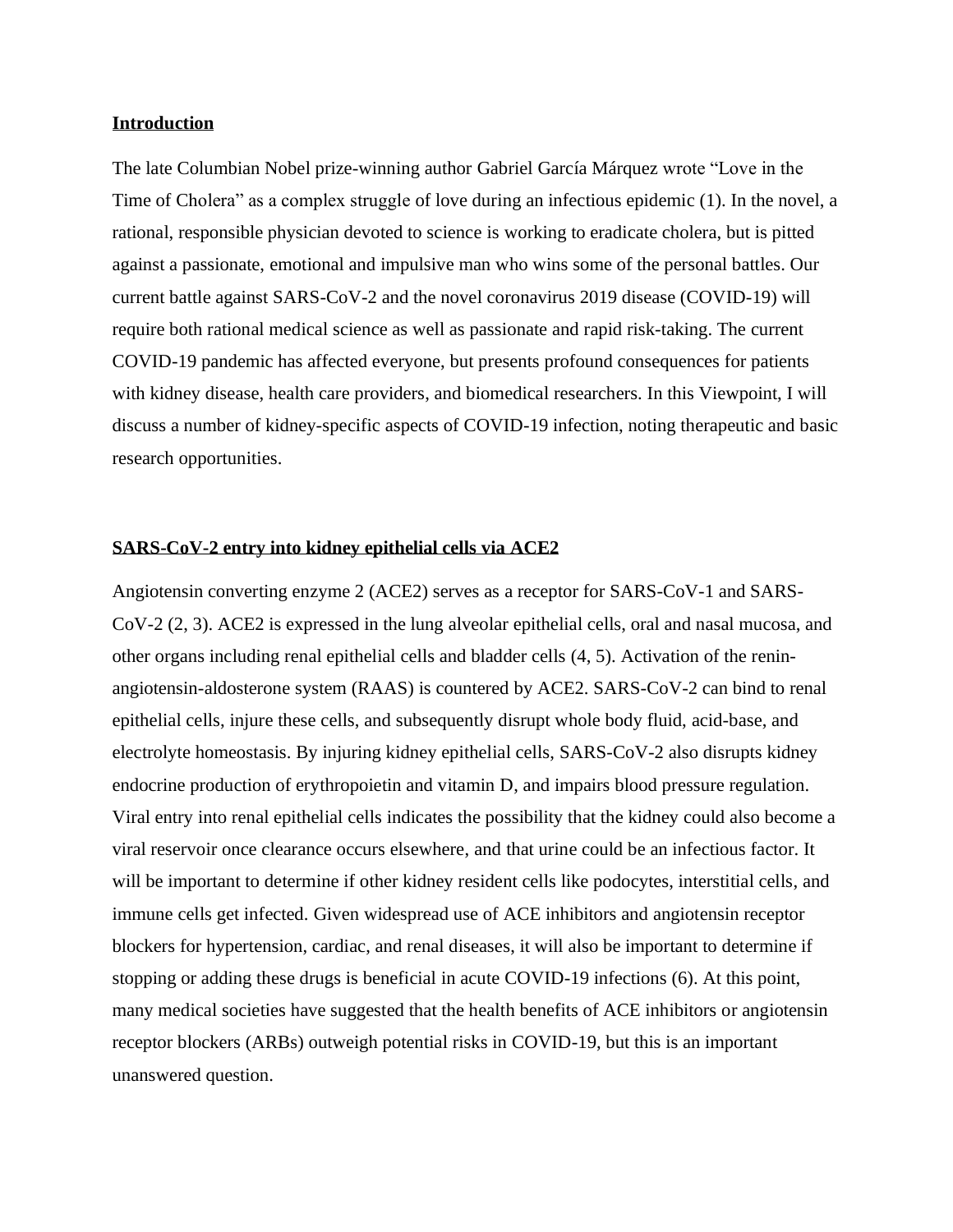#### **COVID-19 and dialysis**

Over 500,000 patients in the US are currently on dialysis (7). These patients have depressed immune systems, and those using in-center hemodialysis visit densely populated outpatient units 3 times per week. Patients on kidney dialysis usually have other comorbidities such as diabetes, hypertension, and cardiac diseases. Rapid responses to COVID-19 by hemodialysis units, which are experienced in limiting viral spread of HIV, Hepatitis B and C, and other pathogens, will decrease but not prevent its spread. Early in the pandemic, COVID-19-positive symptomatic hemodialysis patients were often transferred to hospitals, both to manage their acute illness but also to reduce the risk of spread at their dialysis units. With the spread of COVID-19, dedicated outpatient dialysis units will be needed to care for growing numbers of COVID-19-positive stable hemodialysis patients. Increasing the use of home dialysis with home hemodialysis or peritoneal dialysis, already a goal of the US Health and Human Services to reduce health care costs and improve health outcomes (8), should be hastened to reduce incidence of COVID-19 infections.

An early Chinese report characterized hemodialysis patients from January 14, 2020, the day the first COVID-19 case was confirmed in the hemodialysis center at Wuhan University, to February 17, 2020. During this period, the authors reported that 37 of 230 hemodialysis patients (16.1%) and 4 of 33 staff members (12.1%) were diagnosed with COVID-19. Six COVID-19-positive patients died within a one month span in early 2020, but the causes of death may not have been directly linked to COVID-19 (9). Dialysis patients with COVID-19 had less lymphopenia, lower serum levels of inflammatory cytokines, and milder clinical disease than non-dialysis patients affected by COVID-19 infection. It is not clear yet if hemodialysis patients have increased transmissibility/infection rates or worse clinical outcomes. COVID-19 infection leads to systemic inflammation and elevation of D-dimers, protein fragments associated with degradation of fibrin in blood clots. D-dimers can clot dialysis circuits, possibly more often under the conditions of reduced blood flow seen during inpatient continuous dialysis treatments. It will be important to quickly devise plans to keep dialysis patients safe during the COVID-19 pandemic, determine how to best dialyze them, and elucidate the unique relationships between uremia and infection (10).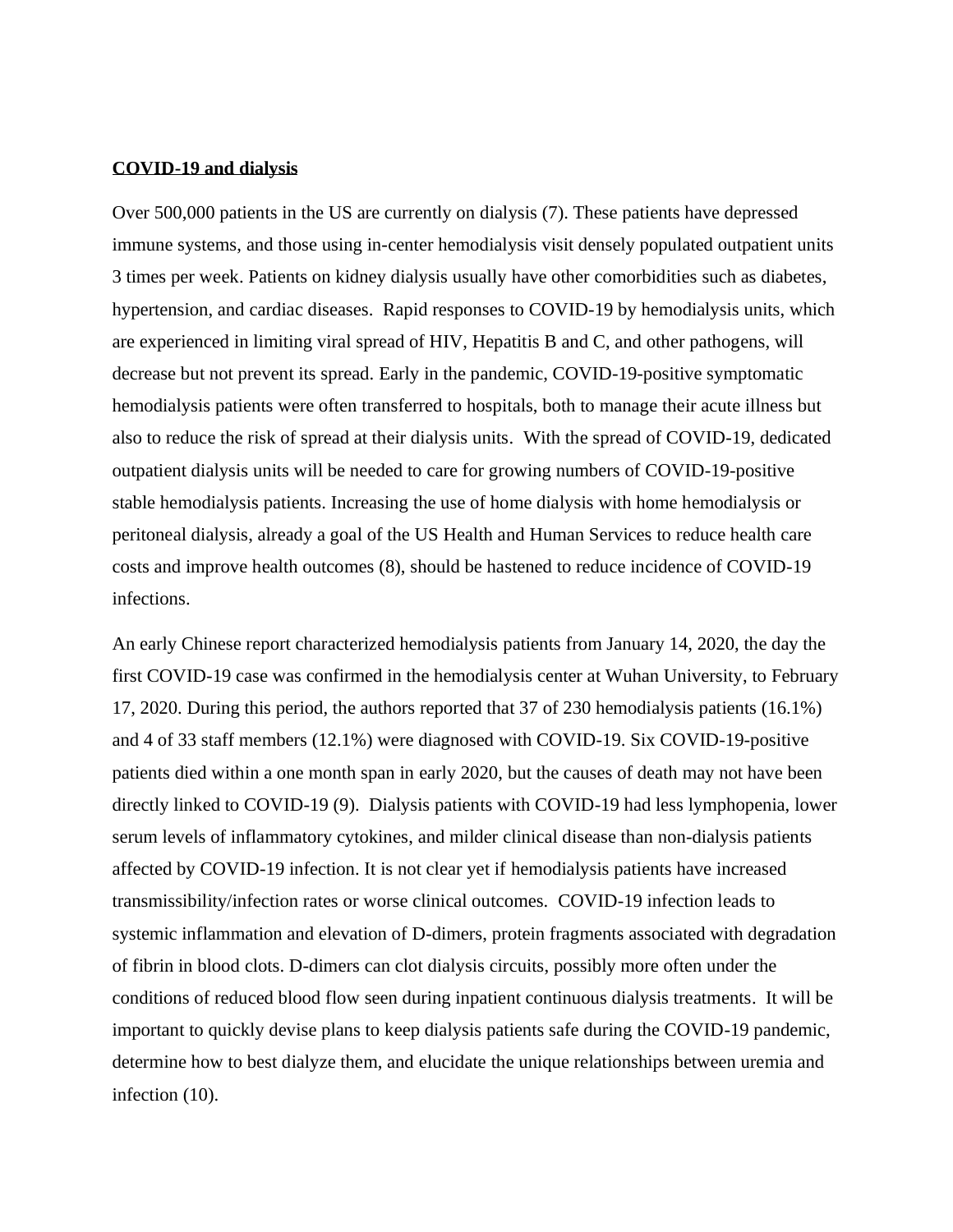#### **COVID-19 and kidney transplantation**

Almost all kidney transplant patients are on lifelong immunosuppressive medication, which makes them more susceptible to infections and malignancies. During the early transplant months, very high levels of immunosuppression are needed, often with lymphocyte depletion agents. Patient with donor-specific antibodies and those undergoing rejection need even higher immunosuppression. Initial data about outcomes of long-term stable kidney transplant patients with COVID-19 infections is still emerging, and it is not clear how these outcomes compare with the general population. However, while acutely lifesaving transplants of heart, lung, and high MELD- (model end-stage liver disease) score livers are continuing, most live donor kidney transplantation is currently on hold. Deceased donor kidney transplantation should probably only be performed when absolutely lifesaving, such as for a patient running out of vascular access or a highly sensitized patient who may not come across another compatible donor. When deceased donor organs are being accepted in the resource-limited COVID-19 hospital environment, they will most likely be "higher quality" organs which will recover quickly from storage and ischemic injury, and go against the current trend of expanding the organ pool (11). Besides the infection concerns for the fresh transplant patient, the impact of elective transplant procedures on hospital resource utilization, diverting care from critically ill COVID-19 patients, is being factored into decisions to reduce kidney transplantation rates. Newer rapid diagnostic techniques are being evaluated to screen deceased donors for COVID-19 at the organ procurement organization prior to use, as well as to screen recipients on or before arrival for the kidney transplant.

There is also concern that highly immunosuppressed fresh transplant patients can also be infected during the initial hospitalization, or in the community after discharge (12). The role of different immunosuppression agents such as calcineurin inhibitors and intravenous immunoglobulin (IVIG) in COVID-19 disease is not established. The current pandemic serves as a reminder to try to carefully reduce immunosuppression in stable patients. When a transplant patient becomes infected, early consideration should be given to discontinue anti-metabolite immunosuppression like mycophenolate mofetil. There will be an increased opportunity for noninvasive biomarkers such as genomic tools and donor-derived cell-free DNA to obviate a patient coming to the hospital for a biopsy (13, 14).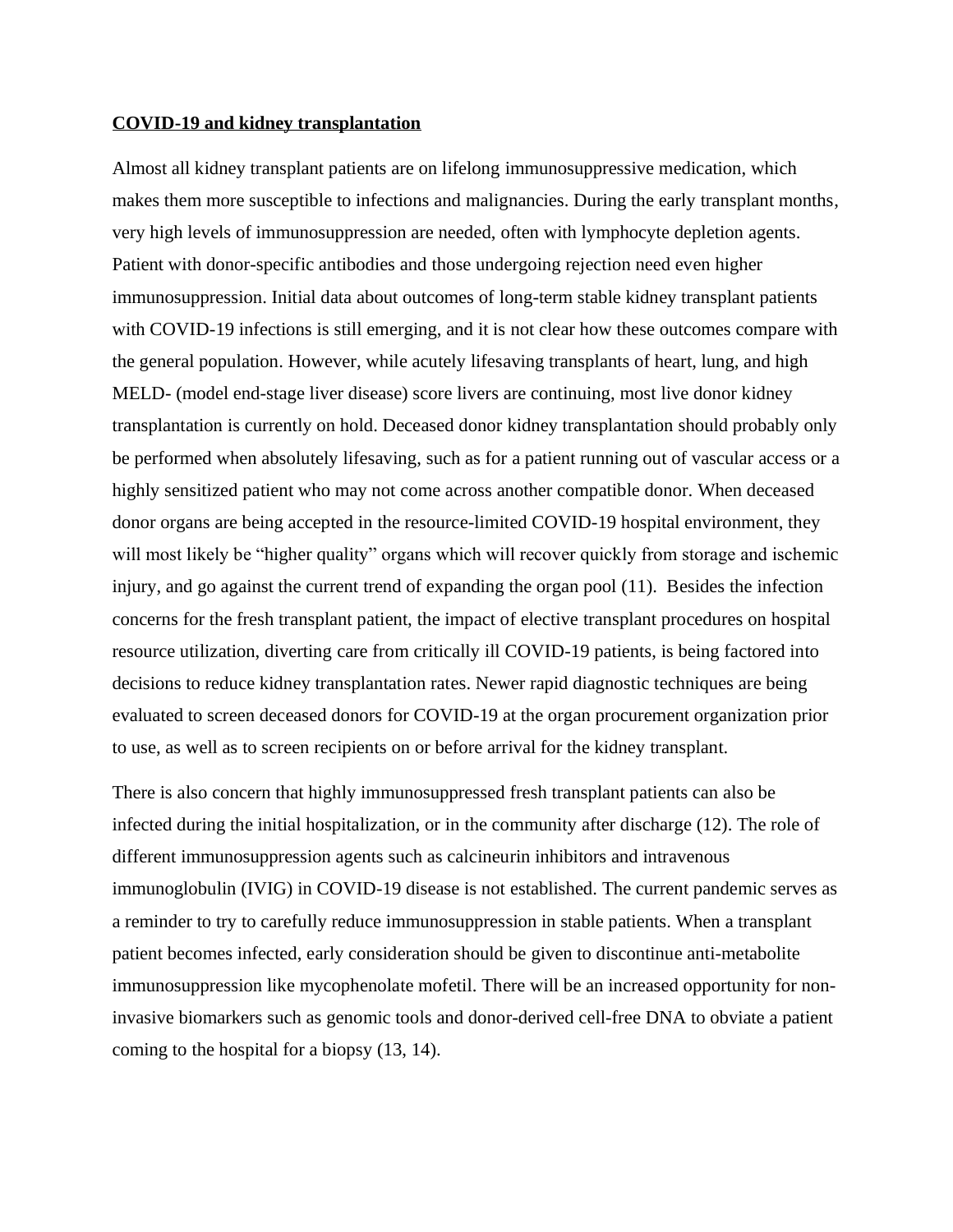#### **COVID-19 and acute kidney injury (AKI)**

AKI occurs in about 5% of hospitalized patients and up to 50% of patients in the ICU. The mortality rate of AKI is very high, even in the absence of COVID-19 infections. The published incidence of COVID-19-induced AKI is highly variable to date. An early study from China showed a 27% incidence of AKI in 85 COVID-19-positive patients as defined by a 30% decrease in glomerular filtration rate (15). There was an increased risk of AKI associated with age  $>60$ years, coexisting hypertension, and coronary artery disease. Six patients had postmortem evaluations that demonstrated severe acute tubular injury, prominent lymphocyte infiltration, detection of viral antigen in tubular epithelial cells, macrophage infiltration, and complement C5b-9 deposition. The lymphocyte and immune cell infiltration found in COVID-19-induced AKI is likely an important pathophysiologic factor in kidney injury and repair (16, 17). In another study conducted on 710 hospitalized patients, 44% of admitted patients had proteinuria, 27% had hematuria, and 3.2% had AKI, and these indicators of kidney impairment were associated with high mortality (18). The associated high mortality from AKI, even with availability of dialysis, could be due to deleterious lung-kidney crosstalk during COVID-19 infection and augmentation of inflammation during AKI (19, 20). Moving forward, use of sensitive AKI biomarkers beyond just evaluating rises in serum creatinine will aid in early detection of AKI or subclinical kidney injury associated with COVID-19 infections (21).

#### **Future directions**

It is important to recognize the unique challenges facing the community of patients with kidney disease during COVID-19 pandemic. These individuals may be at increased risk of infection or worse outcomes and are already experiencing obstacles in their routine medical care. In addition to the tremendous need and opportunity for clinical and basic research into COVID-19 and kidney diseases, local and international collaborations will be more important than ever. Information coming out in bits and pieces will need to be put into systematic registries, and it will be crucial not to sacrifice scientific rigor in our collective effort to address the new challenges facing patients with kidney diseases in the COVID-19 pandemic.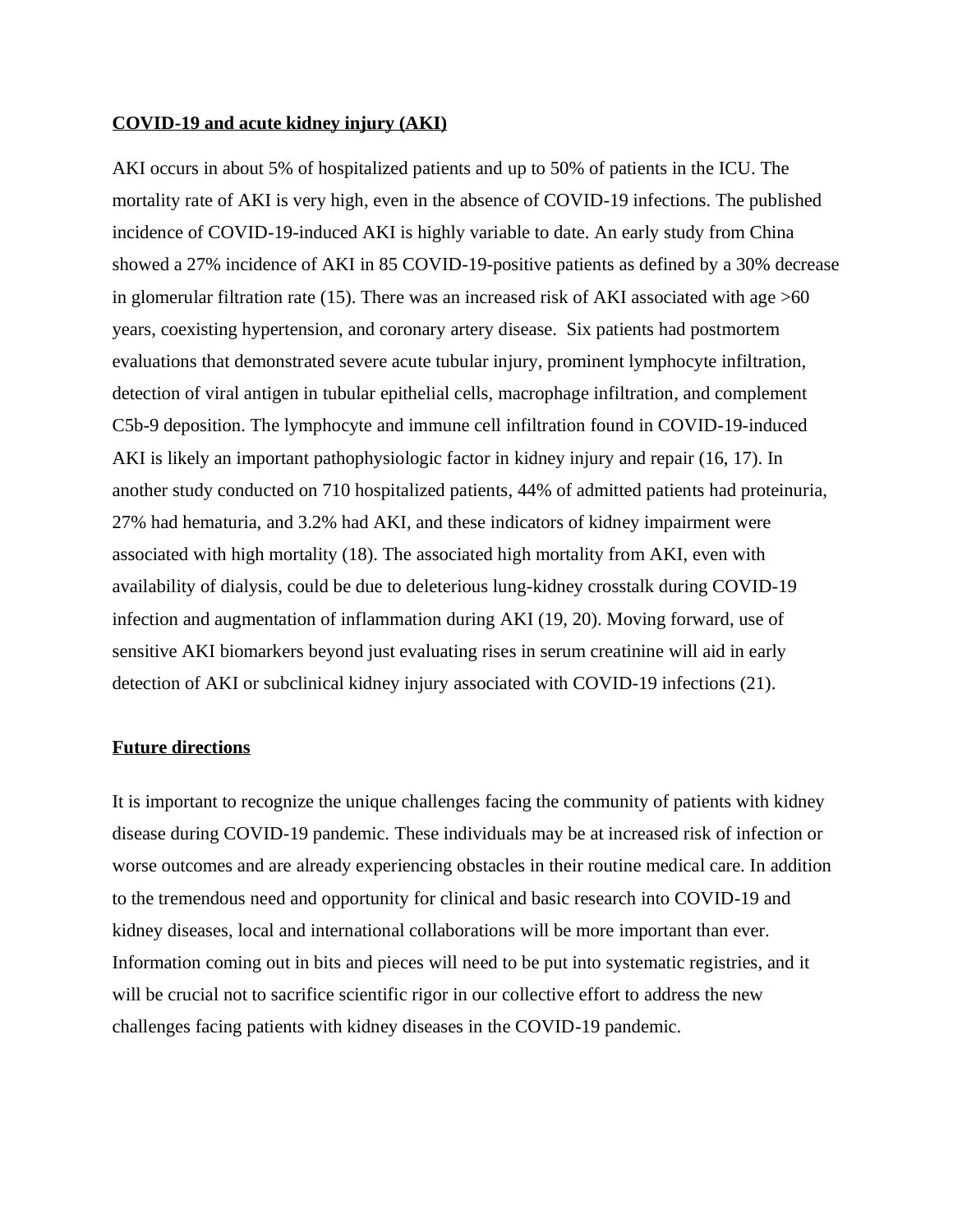Acknowledgements. The author's work is supported by the NIDDK. Chirag Parikh, Daniel C. Brennan and Sanjeev Noel provided helpful edits.

## **References**

- 1. Márquez GG. Love in the time of cholera. *Oveja Negra (Columbia) 1985. English: Edith Grossman, translator, Alfred A Knopf publisher 1988.*
- 2. Li W, Moore M, Vasilieva N, Sui J, Wong S, Berne M, et al. Angiotensin-converting enzyme 2 is a functional receptor for the SARS coronavirus. *Nature.* 2003;426:450–4.
- 3. Hoffmann M, Kleine-Weber H, Schroeder S, Krüger N, Herrler T, Erichsen S, et al. SARS-CoV-2 Cell Entry Depends on ACE2 and TMPRSS2 and Is Blocked by a Clinically Proven Protease Inhibitor. *Cell.* 2020.
- 4. Lin W, Hu L, Zhang Y, Ooi JD, Meng T, Jin P, et al. Single-cell Analysis of ACE2 Expression in Human Kidneys and Bladders Reveals a Potential Route of 2019-nCoV Infection. *bioRxiv.* 2020.
- 5. Fan C, Li K, Ding Y, Lu WL, and Wang J. ACE2 Expression in Kidney and Testis May Cause Kidney and Testis Damage After 2019-nCoV Infection. *medRxiv.* 2020.
- 6. Vaduganathan M, Vardeny O, Michel T, McMurray JJV, Pfeffer MA, and Solomon SD. Renin-Angiotensin-Aldosterone System Inhibitors in Patients with Covid-19. *N Engl J Med.* 2020.
- 7. Epidemiology of Kidney Disease in the United States. *US Renal Data System Annual Data Report.* 2019.
- 8. Azar AM. Advancing American kidney health. *US Renal Data System Annual Data Report.* 2018:1-21.
- 9. Ma Y, Diao B, Lv X, Zhu J, Liang W, Liu L, et al. 2019 novel coronavirus disease in hemodialysis (HD) patients: report from one HD center in Wuhan, China. *medRxiv.* 2020.
- 10. Naicker S, Yang CW, Hwang SJ, Liu BC, Chen JH, and Jha V. The Novel Coronavirus 2019 epidemic and kidneys. *Kidney Int.* 2020.
- 11. Tullius SG, and Rabb H. Improving the Supply and Quality of Deceased-Donor Organs for Transplantation. *N Engl J Med.* 2018;379(7):693-4.
- 12. Kumar D, Manuel O, Natori Y, Egawa H, Grossi P, Han SH, et al. COVID-19: A Global Transplant Perspective on Successfully Navigating a Pandemic. *Am J Transplant.* 2020.
- 13. Sigdel TK, Yang JYC, Bestard O, Schroeder A, Hsieh SC, Liberto JM, et al. A urinary Common Rejection Module (uCRM) score for non-invasive kidney transplant monitoring. *PLoS One.* 2019;14(7):e0220052.
- 14. Bloom RD, Bromberg JS, Poggio ED, Bunnapradist S, Langone AJ, Sood P, et al. Cell-Free DNA and Active Rejection in Kidney Allografts. *J Am Soc Nephrol.* 2017;28(7):2221-32.
- 15. Diao B, Wang C, Wang R, Feng Z, Tan Y, Wang H, et al. Human Kidney is a Target for Novel Severe Acute Respiratory Syndrome Coronavirus 2 (SARS-CoV-2) Infection. *medRxiv.* 2020.
- 16. Rabb H, Daniels F, O'Donnell M, Haq M, Saba SR, Keane W, et al. Pathophysiological role of T lymphocytes in renal ischemia-reperfusion injury in mice. *Am J Physiol Renal Physiol.* 2000;279(3):F525-31.